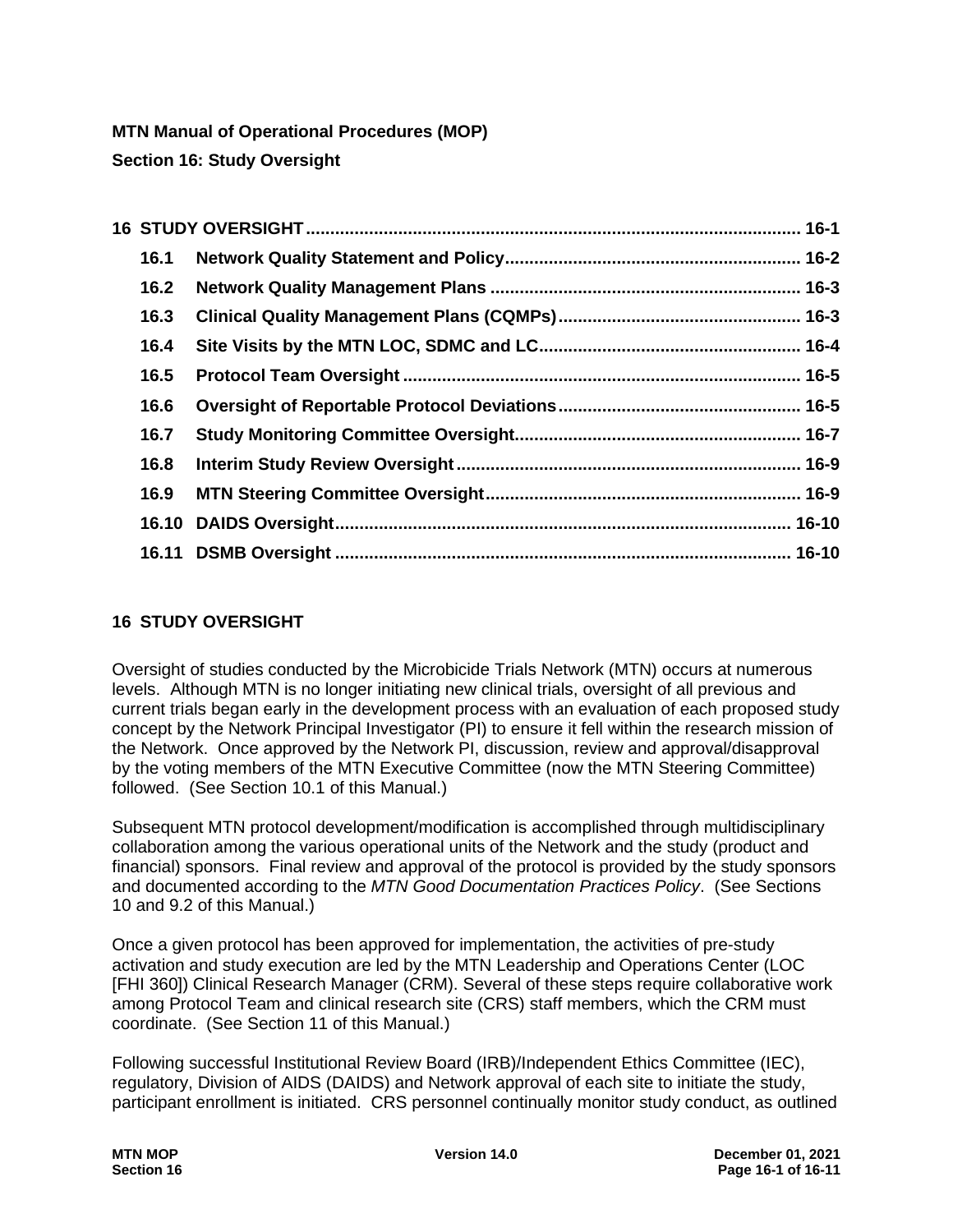in the site's *Clinical Quality Management Plan* (CQMP). The Protocol Team (see Section 4.4 of this Manual) monitors study conduct across all participating sites to identify and address emerging issues or problems.

The Statistical and Data Management Center (SDMC) monitors and ensures data quality during study implementation and prior to database lock through the development and implementation of a study *Data Management Plan* (DMP). The plan includes specifications on automated data quality checks, as well as the Statistical Center for HIV/AIDS Research & Prevention (SCHARP) Manual and safety data reviews.

MTN has established additional oversight procedures through the Network's various operational components and resource committees (as discussed in following subsections). The U.S. National Institute of Allergy and Infectious Diseases (NIAID), the U.S. National Institute of Mental Health (NIMH) and the U.S. *Eunice Kennedy Shriver* National Institute of Child Health and Human Development (NICHD) sponsor MTN studies and, together with the specific product developer as applicable, have ultimate responsibility for overseeing MTN research.

DAIDS contracts with a Clinical Site Monitoring Group (CSMG), convenes independent Data and Safety Monitoring Board (DSMB) reviews, and provides general guidance and oversight to MTN studies. The following entities within DAIDS are also involved in study oversight: Prevention Sciences Program (PSP), Office of Clinical Site Oversight (OCSO), Regulatory Affairs Branch (RAB) and Pharmaceutical Affairs Branch (PAB).

### <span id="page-1-0"></span>**16.1 Network Quality Statement and Policy**

#### **OUR MISSION:**

To aid in the development and licensing of microbicide products that are safe and effective in the prevention of HIV transmission; that are acceptable and easy to use, inexpensive to manufacture, and readily available to those populations in greatest need, at little or no cost.

### **OUR GOAL:**

To efficiently conduct high quality clinical trials within an NIH-funded grant structure to support the expeditious licensing of a safe and effective HIV-prevention product.

### **OUR GUIDING PRINCIPLES:**

- 1. Quality
- 2. Productivity
- 3. Multi-disciplinary approach
- 4. Efficiency
- 5. Transparency
- 6. Flexibility
- 7. Innovation
- 8. Global and U.S. Perspective

#### **OUR QUALITY POLICY:**

To produce the highest quality research, conducted with the highest ethical standards.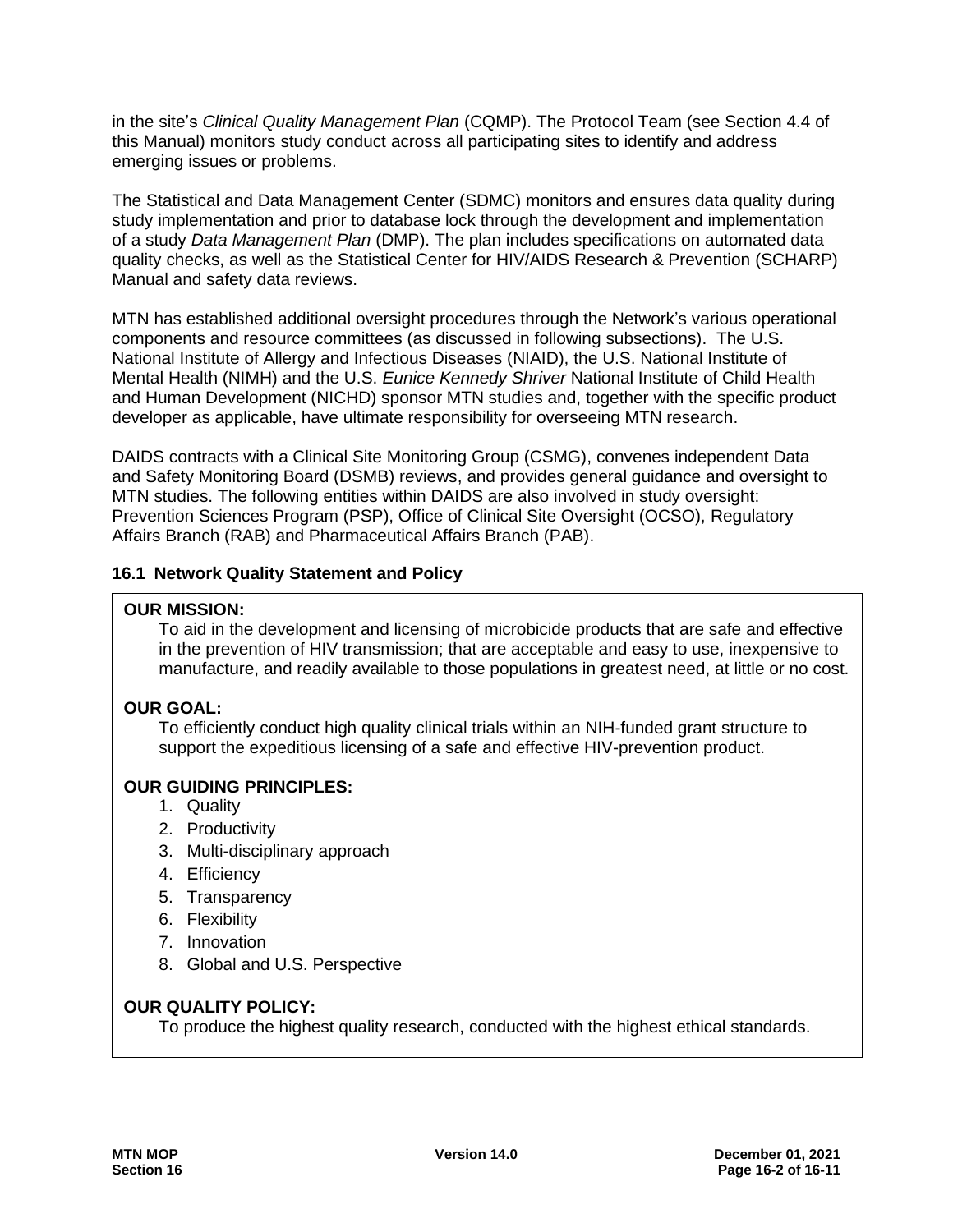#### <span id="page-2-0"></span>**16.2 Network Quality Management Plans**

Each of the organizational components of the MTN follows a Quality Management Plan (QMP) developed by the respective leadership of that operational unit (MTN LOC [University of Pittsburgh (Pitt)], MTN LOC [FHI 360], LC and SDMC). These plans are overseen by DAIDS.

Each QMP describes the proactive processes, by which the unit intends to meet the expectations set forth by:

- MTN Quality Statement and Policy
- U.S. federal regulations
- NIH and DAIDS institutional policies and procedures
- International Conference for Harmonisation Guideline for Good Clinical Practice (E6)
- MTN Manual of Operational Procedures

Each QMP incorporates sound quality control and quality assurance principles and establishes procedures for internally reporting identified and/or potential failures to meet quality expectations. Each QMP also incorporates procedures for establishing effective corrective and preventive actions to resolve identified and/or potential failures.

Issues affecting or with the potential to affect the confidentiality, safety and/or well-being of the study participants; the scientific validity of the study; and/or the validity and/or integrity of the study data are reported to the relevant study Protocol Chair(s)/Co-Chairs(s), MTN LOC (FHI 360 and Pitt). The communication and management of such issues will comply with the *MTN Good Documentation Practices Policy* (see Section 9.2.2 of this Manual).

### <span id="page-2-1"></span>**16.3 Clinical Quality Management Plans (CQMPs)**

According to the DAIDS Site Clinical Operations and Research Essentials (SCORE) Manual*,* each study site is required to establish and implement a CQMP. This requirement is based on the following goals:

- Proper planning for study implementation
- Compliance with regulations, sponsors and MTN requirements
- Verification of the accuracy of data submitted to SDMC
- Identification of areas in need of corrective action and follow-up
- Avoidance of costly corrective action and duplication of effort
- Continuous quality improvement of study conduct and documentation
- Assurance of a constant state of readiness for monitoring visits and external audits

The DAIDS SCORE Manual can be accessed at the following website: [https://www.niaid.nih.gov/research/daids-score-manual.](https://www.niaid.nih.gov/research/daids-score-manual)

The Clinical Trials Unit (CTU) PI is responsible for the overall CQMP process and its implementation at each of the CTU's affiliated CRSs. Each site's initial CQMP is reviewed and approved by the DAIDS OCSO Program Officer (PO) assigned to the CTU/CRSs. Quality Assurance (QA) findings are reported to DAIDS bi-annually using the CRS QA Summary Report template. At DAIDS discretion, QA reporting may be required more frequently based on site performance. The CTU/CRS evaluates the CQMP after each QA review to ensure it adequately addresses current issues and/or trends. The designated CTU Quality Assurance/Quality Control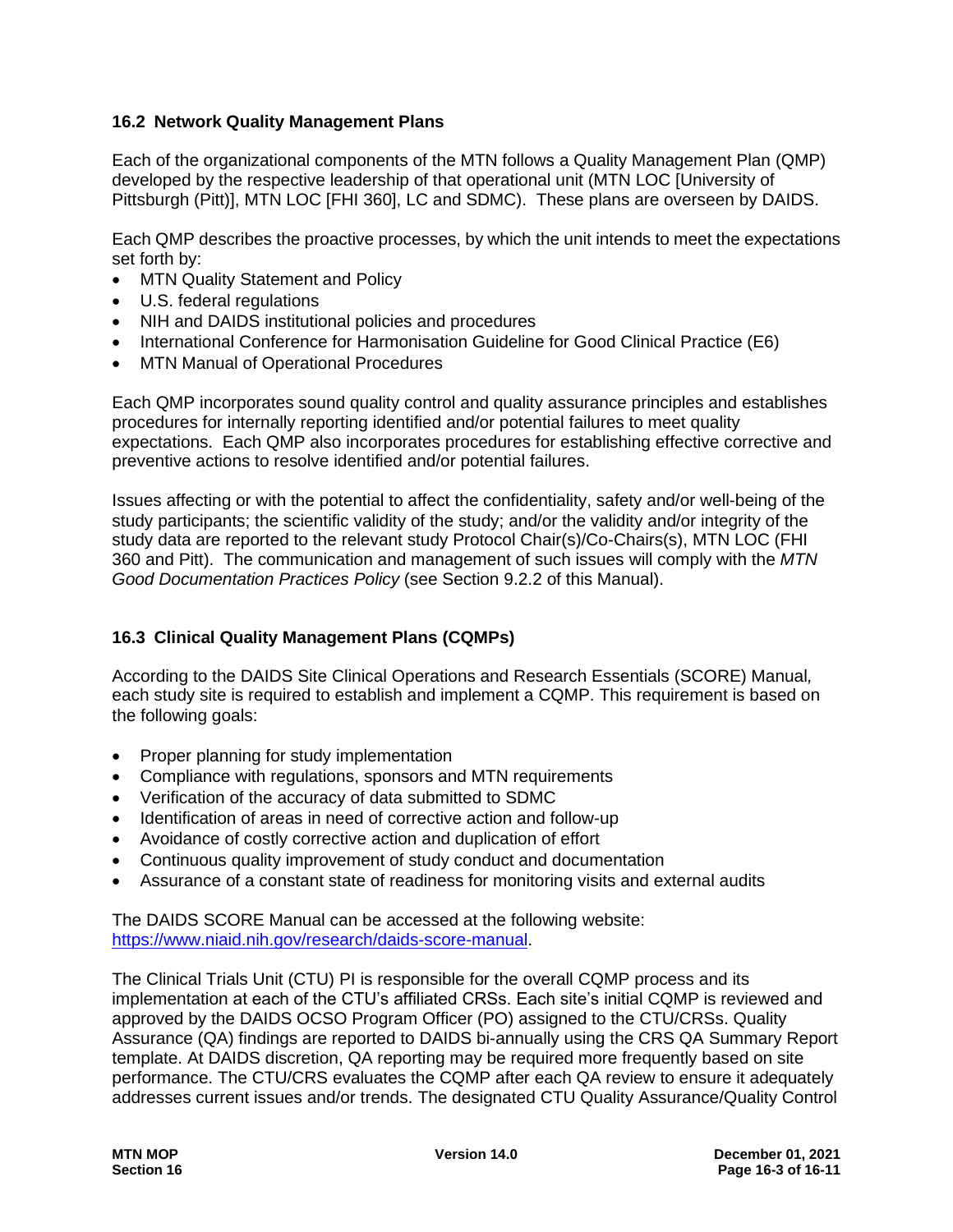(QA/QC) Coordinator is responsible for the day-to-day implementation of the CQMP. The CSMG will periodically assess the CQMP implementation and note his/her findings in the monitoring report described in Section 17 of this Manual. A copy of the CQMP and documentation of its activities must be maintained on site.

## <span id="page-3-0"></span>**16.4 Site Visits by the MTN LOC, SDMC and LC**

Staff from the MTN LOC (FHI 360 and Pitt), SDMC and LC may make routine visits to MTN CTUs/CRSs. The purpose of these visits is to:

- Assess the quality of study implementation and documentation
- Identify strengths and weaknesses in study implementation
- Troubleshoot and provide technical assistance and/or retraining related to implementation issues and problems
- Share information on successful implementation strategies identified at other sites
- Identify action items as needed to address study implementation issues and problems

Staff members from the MTN LOC, SDMC and LC generally contact site staff at least two to four weeks in advance to schedule and plan visits. Planned visits are announced during routine team calls to allow for input from study management regarding visit activities. While on site, the MTN LOC, SDMC and LC staff perform assessments and provide technical assistance and/or training, as needed. Each organization conducts and documents visits according to its own Standard Operating Procedures (SOPs) and/or Work Instructions.

When the MTN LOC (FHI 360) Clinical Research Managers (CRM) conduct site assessment visits, all or some of the following aspects of study conduct may be reviewed: staffing levels, participant charts, study essential documents, recruitment and retention systems, and clinical and counseling processes. At least one week prior to the assessment visit, the FHI 360 CRM will contact the MTN SDMC Clinical Data Manager (CDM) and request copies of Participant ID (PTID)-specific electronic casebooks, which contain participant electronic Case Report Form (CRF) data, to review while on site. The CRM may request casebooks for certain PTIDs or may request a random sample. During the visit, or immediately following the visit, the CRM may request additional casebooks to review a chart of interest or if needed to identify trends in participants' charts.

During the visit, the CRM may conduct a full or targeted review of participant charts, including CRFs, from the SDMC-provided casebooks. Any findings or concerns related to documentation on CRFs or data entry will be forwarded directly to the CDM during or immediately after the visit. The CDM will review the findings/concerns and place data queries as needed in the study clinical database; ideally, within two weeks of receipt of the findings/concerns from the CRM. The CDM will then work directly with the site to review and correct data entry errors, submit missing data, and provide refresher training to site staff, if needed. In addition, the CRM will make every effort to invite the CDM to any site debriefing meeting that includes a discussion about data management. Any serious findings identified during an assessment visit are reported immediately to the Protocol Chair(s) by the CRM visiting the site, per the escalation procedures as outlined in the MTN LOC (FHI 360) *Quality Management Plan.* 

Site staff are required to allow the MTN LOC, SDMC and LC staff to access study facilities and inspect specimen storage and documentation (for example, informed consent forms [ICFs], clinic and laboratory records, other source documents and CRFs) as well as to observe the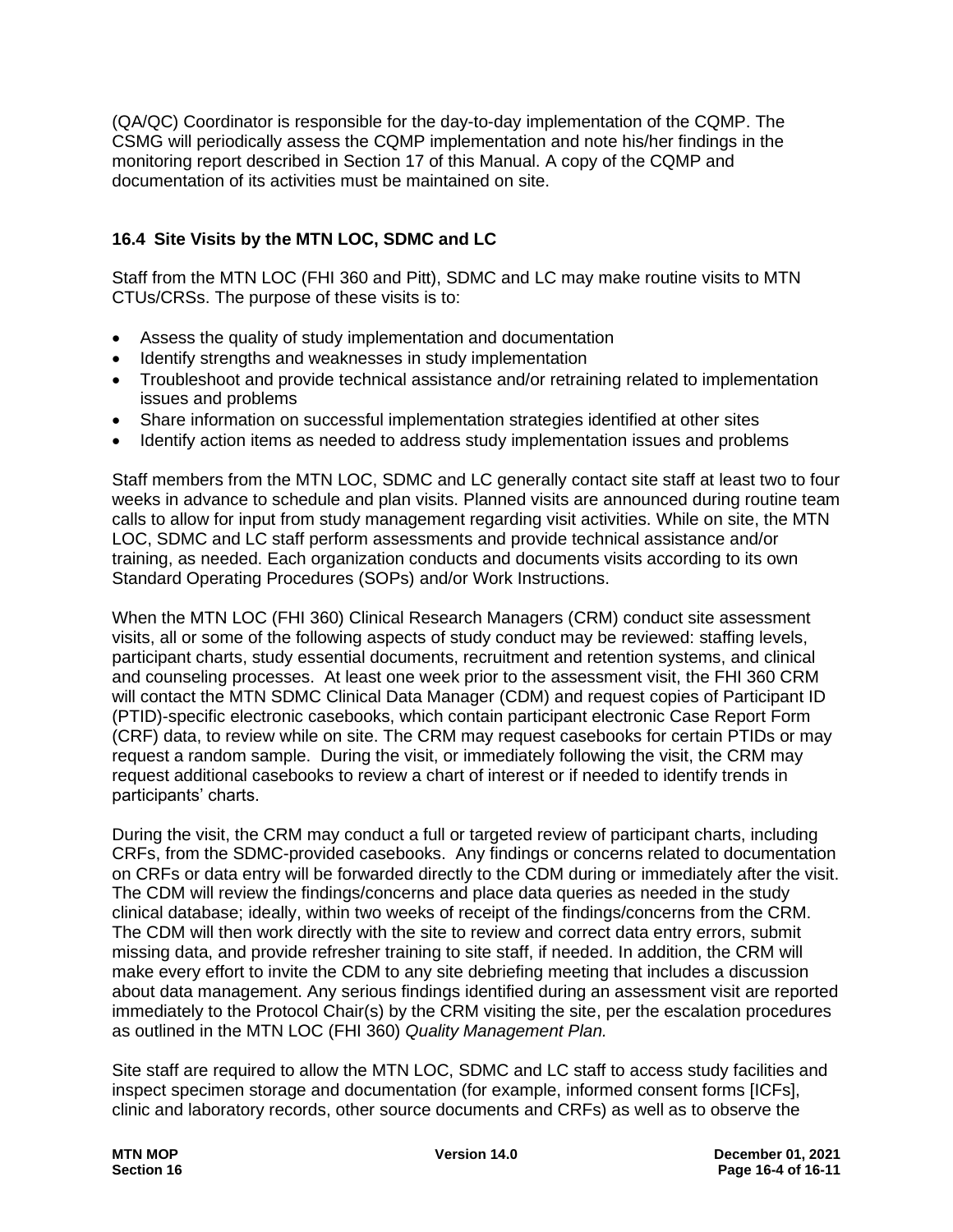performance of study procedures, if applicable. Site staff are encouraged to share information on study implementation successes, issues and problems with the MTN LOC, SDMC and LC staff during these visits. The MTN LOC, SDMC and LC staff will make every effort to minimize the impact of their visits on day-to-day study operations.

The MTN LOC, SDMC and LC staff will document the visit activities and findings in an assessment report. Specifically, for routine study visit assessments performed by MTN LOC (FHI 360), within days of the visit, the MTN LOC (FHI 360) CRM will provide any findings from PTID binders to the site study coordinator to review and correct any errors and, within 20 business days of return to the FHI 360 office, the MTN LOC (FHI 360) will distribute the full Site-Specific Study Assessment Report to the site and study leadership. The report will include a table outlining action items which the site is responsible for completing; all items should be completed within the timeline set by the CRM (approximately four weeks from the time of report distribution). A copy of the signed report and confirmation of completed action items (including date of items completed and sign off by FHI 360 CRM) is stored at the site and in the MTN LOC (FHI 360) records.

### <span id="page-4-0"></span>**16.5 Protocol Team Oversight**

Protocol teams are responsible for actively monitoring a study's conduct and progress, largely by reviewing data reports that the SDMC developed and issued in accordance with the study reporting plan generated for each study. (See Section 13.5 of this Manual). The Protocol Chair(s) may visit study sites as well. When these visits occur, the Protocol Chair(s) should notify the MTN LOC, SDMC, LC and DAIDS staff in advance of the visit and subsequently debrief with the study management team on any findings and recommendations. Issues identified during site visits and/or in monitoring reports may also be brought to the attention of the protocol team for review and action. The Protocol Chair(s) is responsible for ensuring that the team discusses issues and problems in a timely manner and that corrective action is taken, as needed. If issues cannot be resolved within the protocol team, the Protocol Chair(s) or other team members may refer issues to the MTN Steering Committee (SC).

### <span id="page-4-1"></span>**16.6 Oversight of Reportable Protocol Deviations**

The U.S. Food and Drug Administration's (FDA) *Compliance Program Guidance Manual, Inspectional Chapter, Section D3*, defines a protocol deviation (PD) as "generally an unplanned excursion from the protocol that is not implemented or intended as a systematic change." A PD can occur for many reasons, some of which are unforeseen. Every clinical researcher should anticipate that deviations will occur and have a policy in place to address them as they arise. A comprehensive *MTN Protocol Deviation Policy*, in compliance with U.S. federal regulations, is a key component of study conduct oversight. (See Section 16.6.1.)

DAIDS requirements for source documentation, located in the DAIDS SCORE Manual [\(https://www.niaid.nih.gov/research/daids-score-manual\)](https://www.niaid.nih.gov/research/daids-score-manual), [\(https://www.niaid.nih.gov/sites/default/files/sourcedocappndx.pdf\)](https://www.niaid.nih.gov/sites/default/files/sourcedocappndx.pdf), states the following:

*CRS staff must record all protocol departures/deviations (e.g., enrolling ineligible participants, incomplete laboratory evaluations, incomplete physical assessments, missed visits, etc.) in the participant's research record. If pertinent, CRSs should also*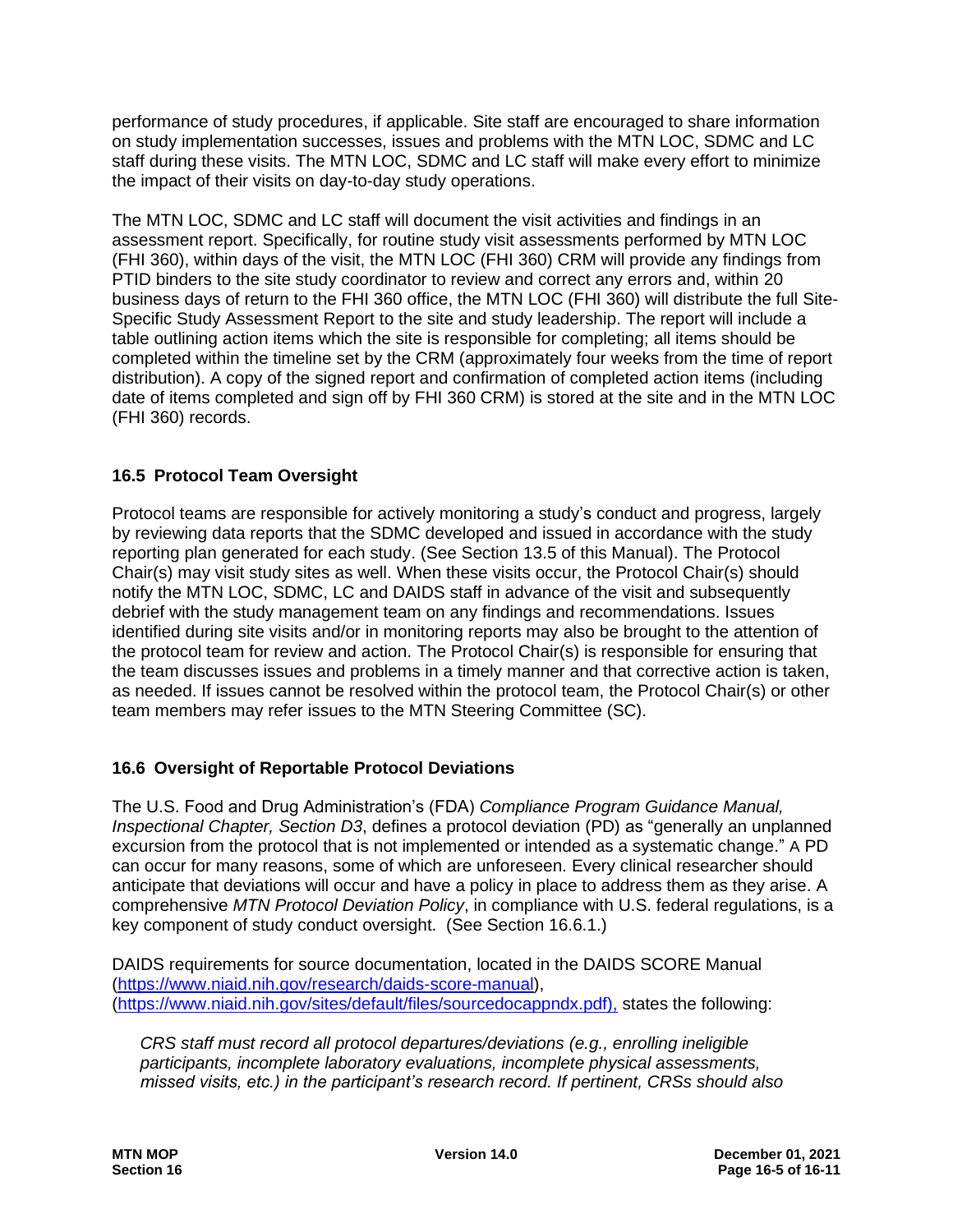*document reasons for the departures and attempts to correct and/or prevent the departures from reoccurring.*

Pervasive and persistent trends in PDs as well as other performance metrics could result in the temporary suspension of the study at the site by OCSO/DAIDS. Persistent trends in PDs could also result in FDA or another regulatory body electing not to use site study data in its consideration of the product's approval. Early identification of PD trends allows for swift corrective and preventive actions and better ensures overall good study conduct and good quality data to support potential licensure of the product.

### **16.6.1 MTN Protocol Deviation Policy**

For each MTN study that opened to accrual on or after June 1, 2012, PDs are to be reported to the SDMC via a CRF. Questions will be fielded by the MTN LOC (FHI 360 and Pitt), and the study management team will routinely review the reported PDs.

Central reporting of all PDs provides:

- The ability to identify areas for retraining or other corrective and preventive actions
- The ability to identify areas of the protocol that may need to be clarified
- Information that will allow MTN to fulfill reporting obligations to Investigational New Drug (IND) sponsors for their submissions to FDA and other regulatory bodies

The PD policy stipulates the following:

- 1. All deviations from the protocol will be reported to the SDMC within the time frame and according to the specifications included in the Study Specific Procedures (SSP) Manual for that protocol. Most PDs will be reported on a PD CRF, but others (such as missed visits and study regimen non-adherence) may be reported on other specific CRFs.
- 2. Sites must document one PD for each participant and/or study visit affected by any given deviation. For example, if the same study procedure was not performed for a participant across several study visits, a PD would be reported for each occurrence. Reporting in this way makes it easier to track PDs and identify their frequency without having to read the free text entries of all deviations. Any questions from sites about PDs should be sent to the FHI 360 CRM for the study, who will consult with the MTN Regulatory Group [\(mtnregulatory@mtnstopshiv.org\)](mailto:mtnregulatory@mtnstopshiv.org) as needed.
- 3. The study management team may request a Corrective and Prevention Action (CAPA) Plan from the study site for deviations that are more significant in nature. The CAPA will provide more detail than what is documented on the CRF. This request is determined on a case-bycase basis.
- 4. Per the FDA and International Conference on Harmonisation (ICH) E6 Good Clinical Practice (GCP) regulations, PDs occur without prior sponsor and IRB/IEC approval, *only when the need arises to eliminate apparent immediate hazards to study participants* (ICH GCP Guidance for Industry Section 4.5.2, 4.5.4; 21 CFR 312.66; 21 CFR 812.35[a] [2]). Although allowable, these PDs must be reported to both the study sponsor and the site's local IRB/IEC within a specified amount of time and per local institutional policies.
- 5. Questions regarding potential anticipated protocol deviations due to participant noncompliance, such as an upcoming study visit that a participant does not expect to be able to attend, should be referred to the MTN Regulatory Group unless directives for managing this have already been provided in the protocol or SSP Manual.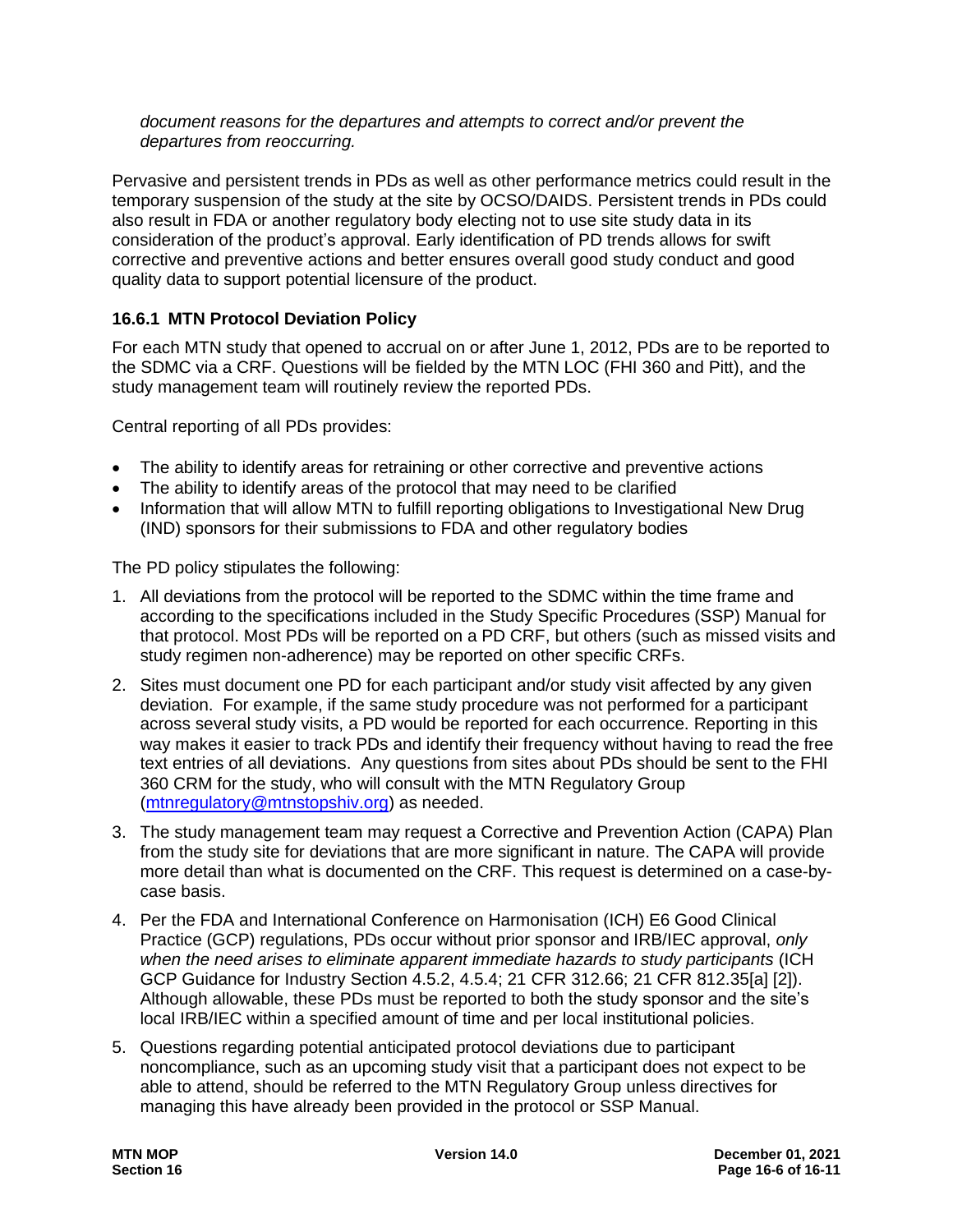- 6. Sites are to follow local requirements regarding reporting PDs to local regulatory bodies.
- 7. Each site must maintain a central file of deviations and make it available to the MTN Leadership, DAIDS, protocol teams, the Network Evaluation Committee (NEC) and other MTN groups upon request. The SDMC will maintain on ATLAS (an online interface maintained by the SDMC that provides secure access to data, reports and analysis tools) a summary listing and table of PDs, including missed visits (reported on a separate CRF) for each study. For studies that do not utilize ATLAS, summaries of PD data will be provided by the applicable SDMC.
- 8. Monthly, the study management team, Protocol Chair(s), and DAIDS representative will review the reports of PDs and related CAPAs. Documentation of these reviews will be included in meeting summaries. The FHI 360 CRM, Protocol Chair(s) or other study management team member will communicate with any site regarding suggested modifications to CAPAs and will notify the study team of any trends identified.

#### <span id="page-6-0"></span>**16.7 Study Monitoring Committee Oversight**

The SMC is comprised of the SMC Chair and staff from the MTN LOC (FHI 360), LC, SDMC and DAIDS. In addition, external expert(s) (i.e., individual[s] not affiliated with the study or with the MTN who have relevant subject-matter expertise related to the study) may also be asked to join the Committee if requested by the SMC and/or Protocol Chair(s). The Protocol Chair(s) and SMC Chair (on behalf of the SMC members) must agree that the chosen expert(s) possess the professional experience and educational credentials to evaluate clinical processes and data key to the operational, endpoint and safety assessments for the study.

The SMC provides peer review of the conduct of most MTN studies, with an emphasis on key performance indicators such as participant accrual and retention, protocol and intervention adherence, data quality and laboratory quality. Requirements for the SMC review are contained within each study protocol. For studies not subject to DSMB review, the SMC may also review participant safety data. Studies are typically reviewed at an interval determined in the protocol, unless the SMC Chair waives review, however at least one SMC review is conducted for every IND trial. The schedule is based on several factors, including the study design, duration of participant accrual and follow-up periods and prior review findings. For studies subject to DSMB review, an SMC review will take place prior to the DSMB review and, when possible, will consider the same data to be reviewed by the DSMB except it will be blinded to treatment assignment. Ad hoc SMC consultations and/or reviews also may take place to address operational issues or concerns at the request of protocol teams and/or the MTN Steering Committee (SC).

SMC oversight is based on several factors, including the duration of participant accrual and follow-up periods. Typically, the SMC reviews take place via conference calls. The SDMC schedules SMC reviews and prepares study-specific data reports for review by the SMC (see section 13.5.6 of this Manual). The SDMC and/or MTN LOC (FHI 360) may prepare and submit additional written materials in consultation with other protocol team members for the SMC's consideration, as needed. Study-site investigators do not prepare materials for submission to the SMC unless requested to by the SMC, SDMC or MTN LOC (FHI 360).

In addition to voting SMC members, certain individuals designated as *authorized observers* may participate in SMC reviews. All SMC members and observers are required to maintain the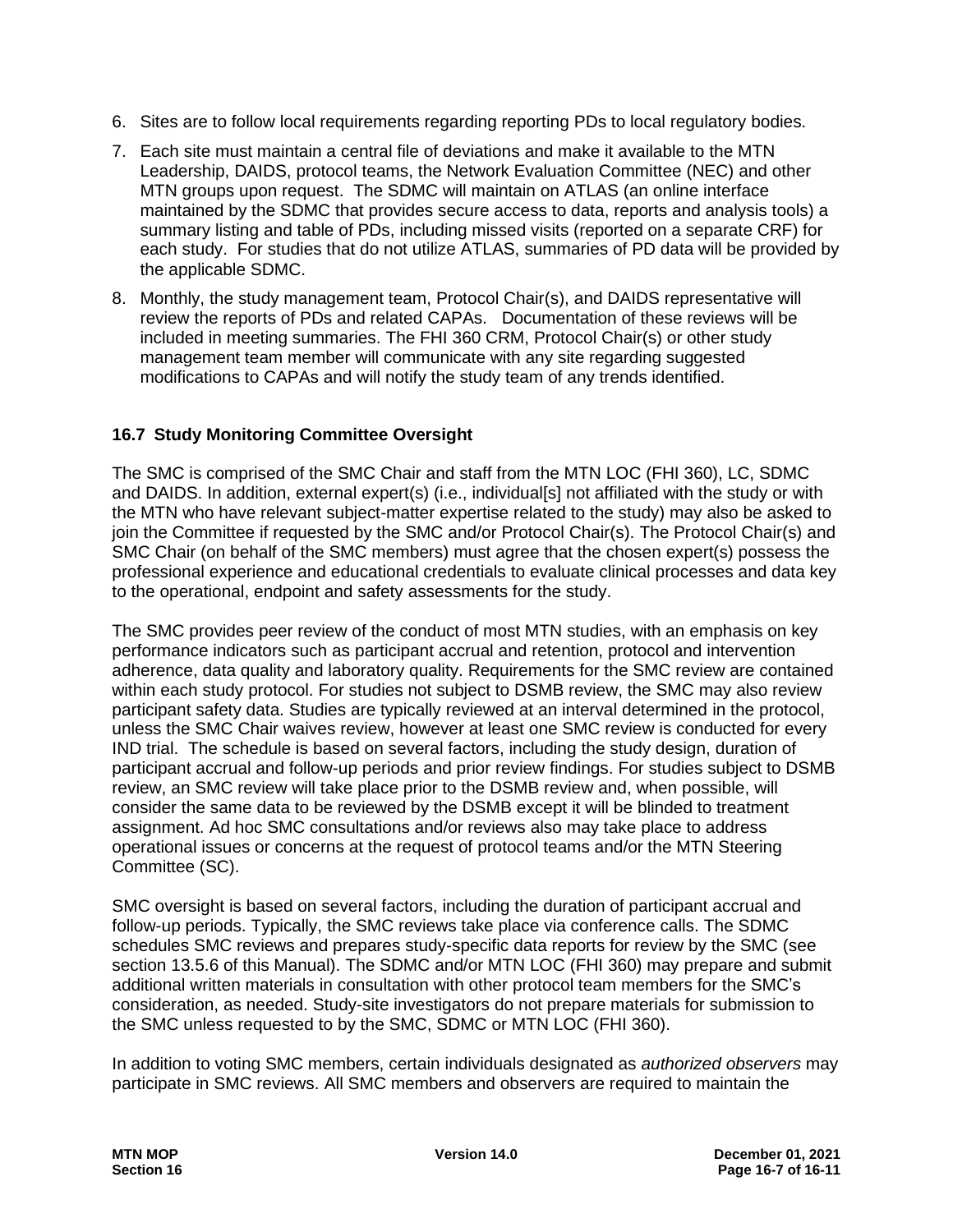confidentiality of SMC reviews pending release of the written summary of each review. Authorized observers may include the following:

- Protocol team members from the MTN LOC (FHI 360 and Pitt), SDMC, LC and DAIDS PSP
- The DAIDS Medical Officer (MO), and/ or the OCSO PO involved in the oversight of MTN studies
- Study IND holder
- Study-site investigators

SMC reviews that take place via conference call may be conducted in closed and/or open sessions:

- In a closed session, SMC members discuss the closed SMC report and other materials submitted for review.
- In an open session, the open SMC report is reviewed, and the Protocol Chair(s), and authorized observers, join the SMC to clarify issues and answer questions. Other protocol team representatives (such as study site IoRs) may be invited to join an open session, if requested by the SMC Chair or Protocol Chair(s).

For some studies, the SMC review may take place through ATLAS, an online interface maintained by SDMC that provides secure access to data, reports and analysis tools, rather than via conference call. In this case, all reviewers will document the completion of their review of the SMC report, any questions or comments regarding the contents of the report and whether a formal conference call is required.

Some SMC reviews include a closed safety-data review. Typically, this type of review is conducted for randomized and/or multi-cohort studies that are not subject to DSMB review. Closed safety-data reviews are typically scheduled by the SDMC to take place immediately preceding open sessions of full SMC reviews and are restricted to voting SMC members and the Protocol Statistician. The SDMC distributes the closed safety-data report to voting SMC members just prior to the SMC review. No written summary of the closed portion of the safetydata review is prepared, however the SMC Chair communicates review findings to protocol team representatives during the open session of the full SMC review and these findings are summarized in the written summary of the full SMC review. For non-randomized and single cohort studies that are not subject to DSMB review, safety data should be included in the main (open) SMC report and reviewed as part of the full SMC review (with SMC members and authorized observers present).

In addition to the above, some SMC reviews include a confidential study-endpoint review. Typically, this type of review is conducted for Phase IIb and Phase III studies in which HIV infection is a primary study endpoint. The purpose of this review is to monitor study progress toward achieving the targeted number of endpoints per protocol specifications. Endpoint reviews are scheduled by the SDMC to take place immediately preceding full SMC reviews and are restricted to voting SMC members and protocol statisticians. Prior to the endpoint review, the SDMC distributes an endpoint data report to voting SMC members only. No written summary of the endpoint review is prepared; however, the SMC Chair communicates review findings to protocol team representatives during the open session of the full SMC review. This discussion is summarized in the written summary of the full SMC review.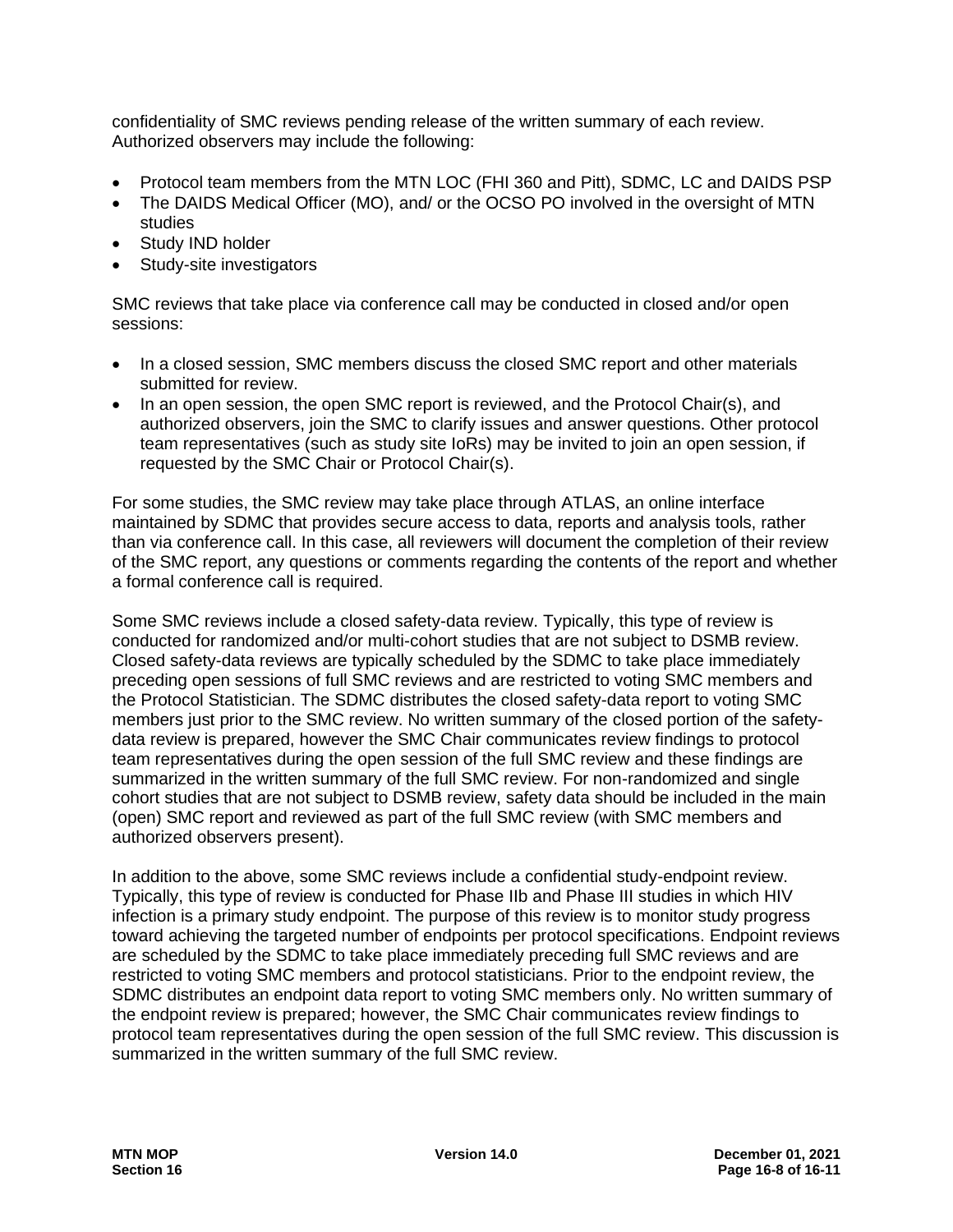The MTN LOC (FHI 360) prepares the written summary of each SMC review (see Section 9.2 of this Manual) as soon as possible after the review. In addition to including the minutes of the open session, it will document any verbal report made by the SMC Chair that the study data had been reviewed in closed session and include a summary of the major findings, if any. Following review by all SMC members, and after receiving sign off from the SMC Chair, the MTN LOC (FHI 360) distributes the summary to the protocol team. SMC summaries are stored in sites' regulatory files and at FHI 360. The MTN SC is informed of the SMC review outcomes, typically during routine MTN SC conference calls. SMC recommendations that involve substantive changes to study implementation and/or cost are subject to MTN SC approval. In addition, if a protocol team does not agree with the SMC's findings or recommendations, the Protocol Chair(s) may refer the disputed issues to the EC for discussion and resolution.

### <span id="page-8-0"></span>**16.8 Interim Study Review Oversight**

Designated MTN observational and/or ancillary studies that are not subject to the DSMB or SMC review may undergo an Interim Study Review (ISR) as needed to assess trial operations. External experts serving on the ISR in conjunction with the Protocol Statistician may review unblinded endpoint and safety data in a closed session.

ISR reviews may be scheduled by either the SDMC or MTN LOC (FHI 360). The SDMC distributes the closed safety-data report to voting ISR members just prior to the ISR review. No written summary of the safety review is prepared. The ISR Chair, however, does communicate review findings (while maintaining study blinding) to protocol team representatives during the open session of the full ISR review. Safety data will be included in an open ISR report and be reviewed as part of the full ISR review (with ISR members and authorized observers present). Findings deemed relevant to safety or endpoint attainment in other MTN protocols will be documented and shared with the relevant Protocol Chair(s) as well as the DSMB and/or the SMC charged with the protocol's oversight.

The MTN LOC (FHI 360) prepares the written summary of each ISR review as soon as possible after the review. Following review by the ISR members, and after receiving sign off from the ISR Chair, MTN LOC (FHI 360) distributes the summary to the protocol team. The MTN SC is informed of ISR review outcomes, typically during routine MTN SC conference calls. ISR recommendations that involve substantive changes to study implementation and/or cost are subject to MTN SC approval. In addition, if a protocol team does not agree with the ISR's findings or recommendations, the Protocol Chair(s) may refer the disputed issues to the MTN SC.

### <span id="page-8-1"></span>**16.9 MTN Steering Committee Oversight**

Based on reports it receives from all Network organizations, teams, groups and committees, the MTN Steering Committee (SC) monitors MTN studies regarding the timeliness and quality of protocol development, study implementation and data analysis and reporting. All critical findings from monitoring and NEC CRS Evaluation Reports are reported to the MTN SC. Most MTN SC monitoring activity takes place during routine MTN SC conference calls, but studies may also be reviewed during a face-to-face meeting.

The MTN SC also monitors resource allocation and use across studies and study sites. For example, the MTN SC might assist DAIDS in determining the need for additional resources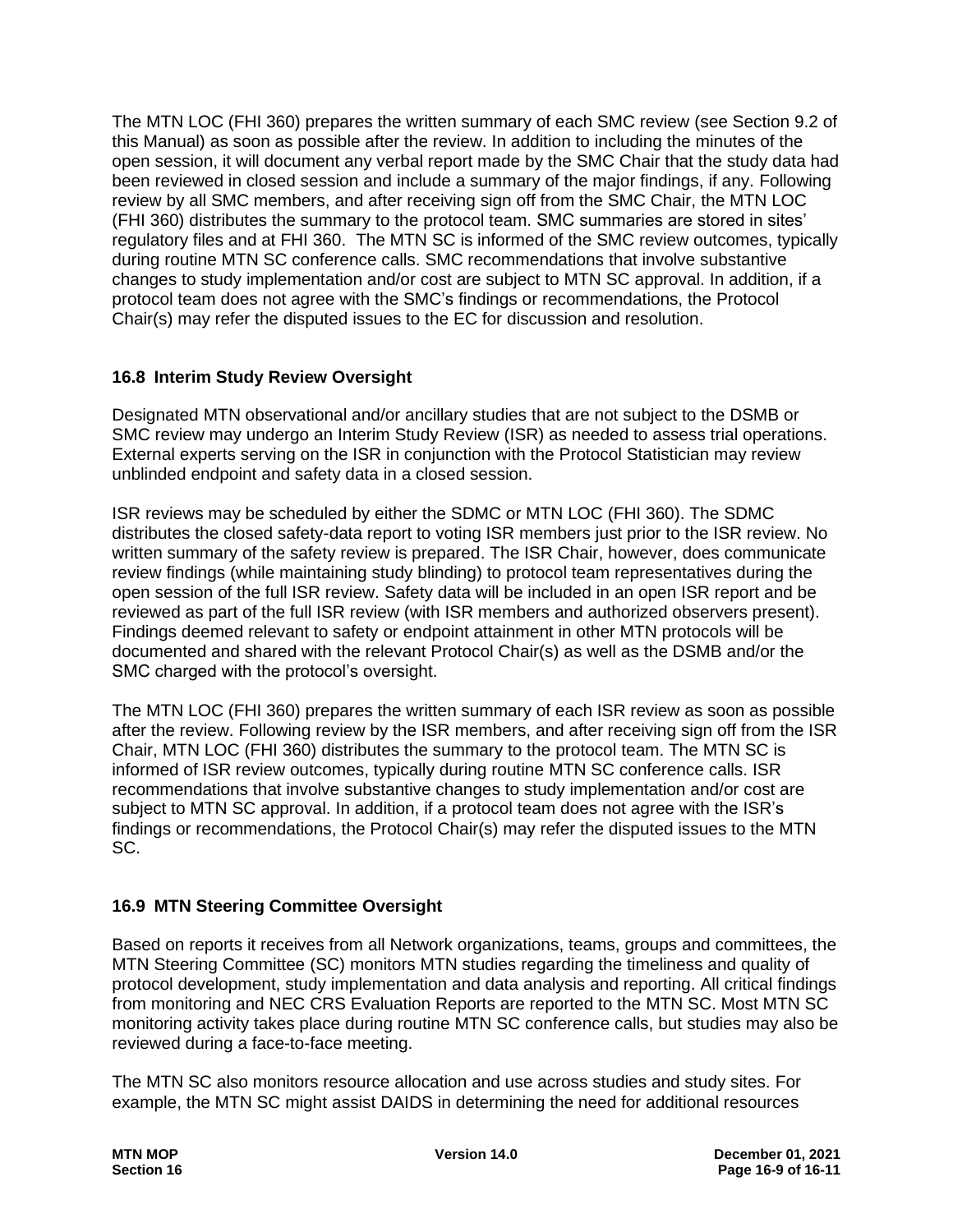because of unexpected costs associated with study procedures, or in deciding whether to support ancillary studies endorsed by protocol teams.

# <span id="page-9-0"></span>**16.10 DAIDS Oversight**

As the Network financial sponsor, DAIDS has had a regulatory responsibility for overseeing and monitoring all MTN studies funded by them. In the past, they have delegated this responsibility for on-site monitoring activities to a contractor, the CSMG (see Section 17 of this Manual). However effective October 2017, DAIDS contractors will only monitor those studies where DAIDS is the regulatory sponsor (IND holder).

The DAIDS/OCSO staff play an active role in overseeing study implementation by ensuring that action is taken in response to monitoring reports and by working with other MTN collaborators (for example, MTN LOC, SDMC or LC) to specify corrective action plans to site-specific study implementation issues or problems.

DAIDS staff plays an active role in approving study activation at each participating site and overseeing study implementation by contributing to MTN protocol teams and oversight groups and committees. A DAIDS MO is assigned to each MTN study. Other collaborating study cosponsors, such as NICHD, may also assign an MO. The DAIDS MO contributes to the monitoring of participants' safety in MTN studies by:

- Working with protocol teams to specify adequate and appropriate plans for safety monitoring in study protocols
- Working with protocol teams to specify corrective action plans in response to issues and problems with study implementation
- Taking part in routine safety-data reviews conducted by a Protocol Safety Review Team (PSRT)
- Reviewing and assessing expedited adverse event (EAE) reports and reporting EAEs to drug regulatory authorities, when appropriate
- Informing PSRTs of all reported EAEs

DAIDS also provides oversight to MTN studies by convening DSMB reviews of MTN studies, as described below.

# <span id="page-9-1"></span>**16.11 DSMB Oversight**

An independent DSMB chartered by NIAID/DAIDS is responsible for reviewing safety and efficacy data as well as overall study conduct of all ongoing MTN Phase IIb and Phase III studies and other selected studies. The DSMB's purpose is to ensure the safety and welfare of participants by reviewing safety, efficacy and overall study conduct. The DSMB members are independent experts in a variety of fields — for example, biostatistics, medicine, clinical trial design and medical ethics. They have no conflicts of interest in the outcomes of the studies they review. *Ad hoc* members may be added for reviews of specific studies as circumstances require and/or to ensure appropriate country representation for non-U.S. studies. Appointments to the DSMB are made by NIAID. Additional information can be found in the NIAID policy on DSMB operations: https://www.niaid.nih.gov/research/data-and-safety-monitoring-boards.